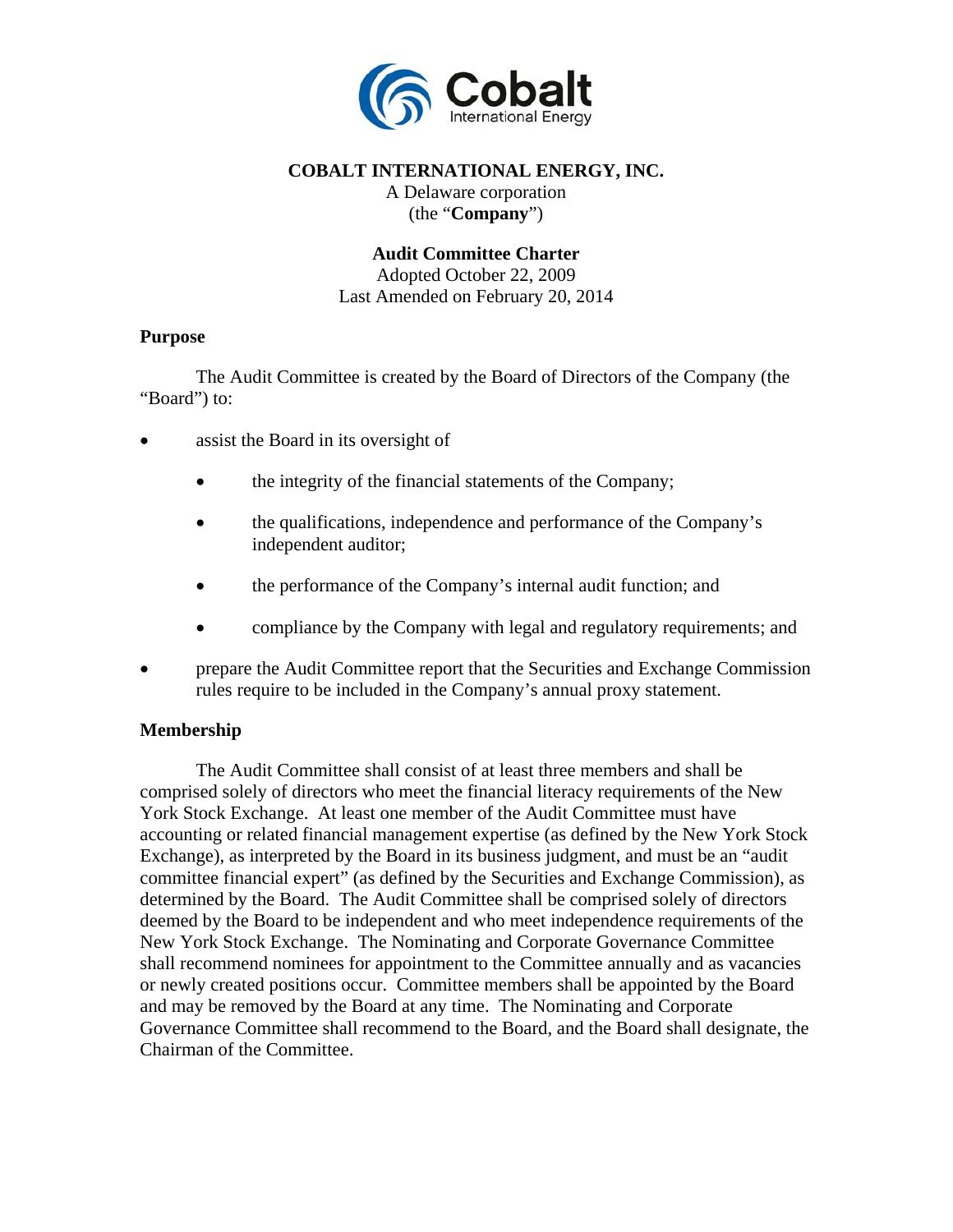

# **Responsibilities**

In addition to any other responsibilities which may be assigned from time to time by the Board, the Audit Committee is responsible for the following matters.

#### *Independent Auditor*

- The Audit Committee shall be directly responsible for the appointment, compensation, retention and oversight of the work of any accounting firm engaged for the purpose of preparing or issuing an audit report or performing other audit, review or attest services for the Company (subject, if applicable, to shareholder ratification). Each such accounting firm shall report directly to the Audit Committee.
- The Audit Committee shall pre-approve the audit services and non-audit services to be provided by the Company's independent auditor pursuant to pre-approval policies and procedures established by the Audit Committee. The Audit Committee may delegate its authority to pre-approve services to one or more Audit Committee members, provided that such designees present any such approvals to the full Audit Committee at the next Audit Committee meeting.
- The Audit Committee shall discuss with the independent auditor its responsibilities under generally accepted auditing standards, review and approve the planned scope and timing of the independent auditor's annual audit plan(s) and discuss significant findings from the audit, including any problems or difficulties encountered.
- The Audit Committee shall evaluate the independent auditor's qualifications, performance and independence, and shall present its conclusions with respect to the independent auditor to the full Board on at least an annual basis. As part of such evaluation, at least annually, the Audit Committee shall:
	- obtain and review a report or reports from the Company's independent auditor:
		- describing the independent auditor's internal quality-control procedures;
		- describing any material issues raised by (i) the most recent internal quality-control review, or peer review, of the auditing firm, or (ii) any inquiry or investigation by governmental or professional authorities, within the preceding five years, regarding one or more independent audits carried out by the auditing firm; and any steps taken to deal with any such issues;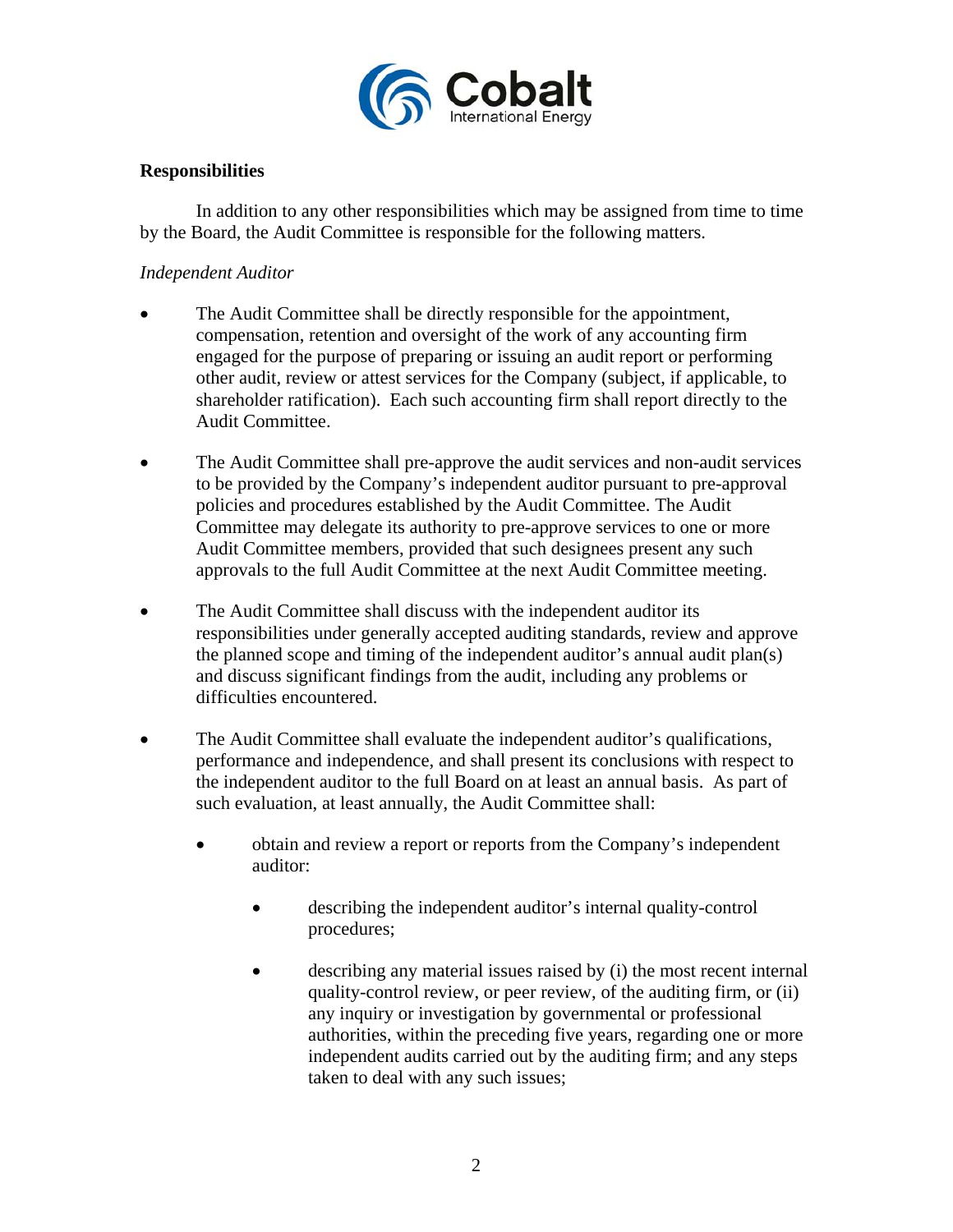

- describing all relationships between the independent auditor and the Company consistent with applicable requirements of the PCAOB regarding the independent auditor's communications with the audit committee concerning independence; and
- assuring that Section 10A of the Securities Exchange Act of 1934 has not been implicated;
- review and evaluate the lead audit partner of the independent auditor team(s), as well as other senior members;
- confirm and evaluate the rotation of the audit partners on the audit engagement team partners as required by law;
- consider whether the independent auditor should be rotated, so as to assure continuing auditor independence; and
- obtain the opinion of management and the internal auditors of the independent auditor's performance.
- The Audit Committee shall establish policies for the Company's hiring of current or former employees of the independent auditor.

## *Internal Auditors*

- At least annually, the Audit Committee shall evaluate the performance, responsibilities, budget and staffing of the Company's internal audit function and review and approve the internal audit plan. Such evaluation shall include a review of the responsibilities, budget and staffing of the Company's internal audit function with the independent auditor.
- At least annually, the Audit Committee shall evaluate the performance of the senior officer or officers responsible for the internal audit function of the Company, and make recommendations to the Board and management regarding the responsibilities, retention or termination of such officer or officers.

## *Financial Statements; Disclosure and Other Risk Management and Compliance Matters*

- The Audit Committee shall meet to review and discuss with management and the independent auditor:
	- the annual audited financial statements, including reviewing the Company's specific disclosures under "Management's Discussion and Analysis of Financial Condition and Results of Operations," prior to the filing of the Company's Form 10-K; and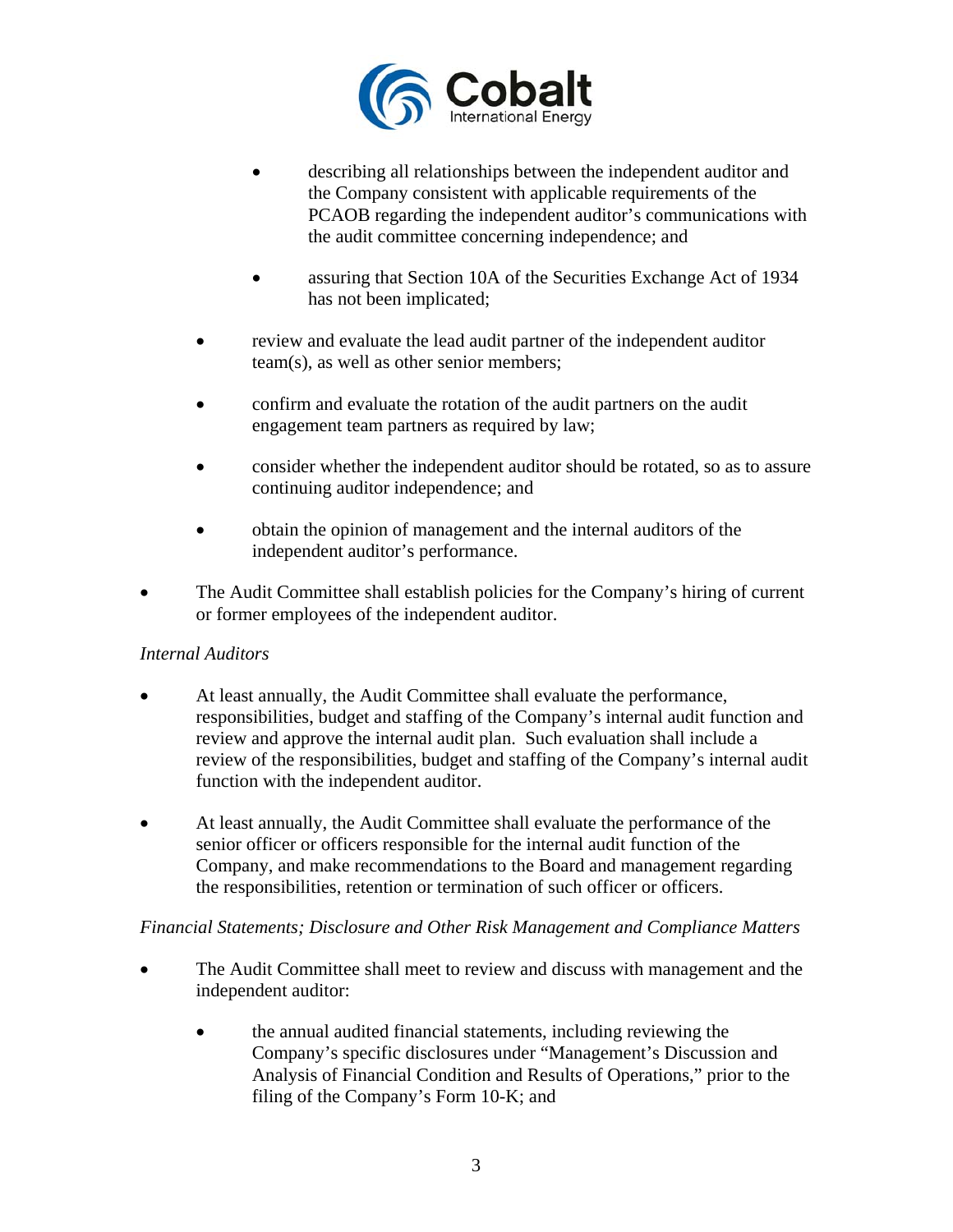

- the quarterly financial statements, including reviewing the Company's specific disclosures under "Management's Discussion and Analysis of Financial Condition and Results of Operations," prior to the filing of the Company's Form 10-Q.
- The Audit Committee shall review with management, the internal auditors and the independent auditor, in separate meetings whenever the Audit Committee deems appropriate:
	- any analyses or other written communications prepared by management and/or the independent auditor setting forth significant financial reporting issues and judgments made in connection with the preparation of the financial statements, including analyses of the effects of alternative GAAP methods on the financial statements;
	- the critical accounting policies and practices of the Company;
	- the effect of off-balance sheet transactions and structures;
	- any major issues regarding accounting principles and financial statement presentations, including any significant changes in the Company's selection or application of accounting principles; and
	- the effect of regulatory and accounting initiatives.
- The Audit Committee shall review the Company's earnings press releases prior to public dissemination, the type and presentation of information included in the Company's earnings press releases, as well as financial information and earnings guidance provided to analysts and rating agencies, paying particular attention to the use of non-GAAP financial information. The Audit Committee, or the Chairman, may review any of the Company's other financial disclosures as the Chairman deems appropriate.
- The Audit Committee shall, in conjunction with the Chief Executive Officer and Chief Financial Officer of the Company, review the Company's disclosure controls and procedures and internal control over financial reporting. The review of internal control over financial reporting shall include whether there are any significant deficiencies and material weaknesses in the design or operation of internal control over financial reporting which are reasonably likely to affect the Company's ability to record, process, summarize and report financial information and any fraud involving management or other employees with a significant role in internal control over financial reporting. The Audit Committee shall also review any special audit steps adopted in light of material control deficiencies.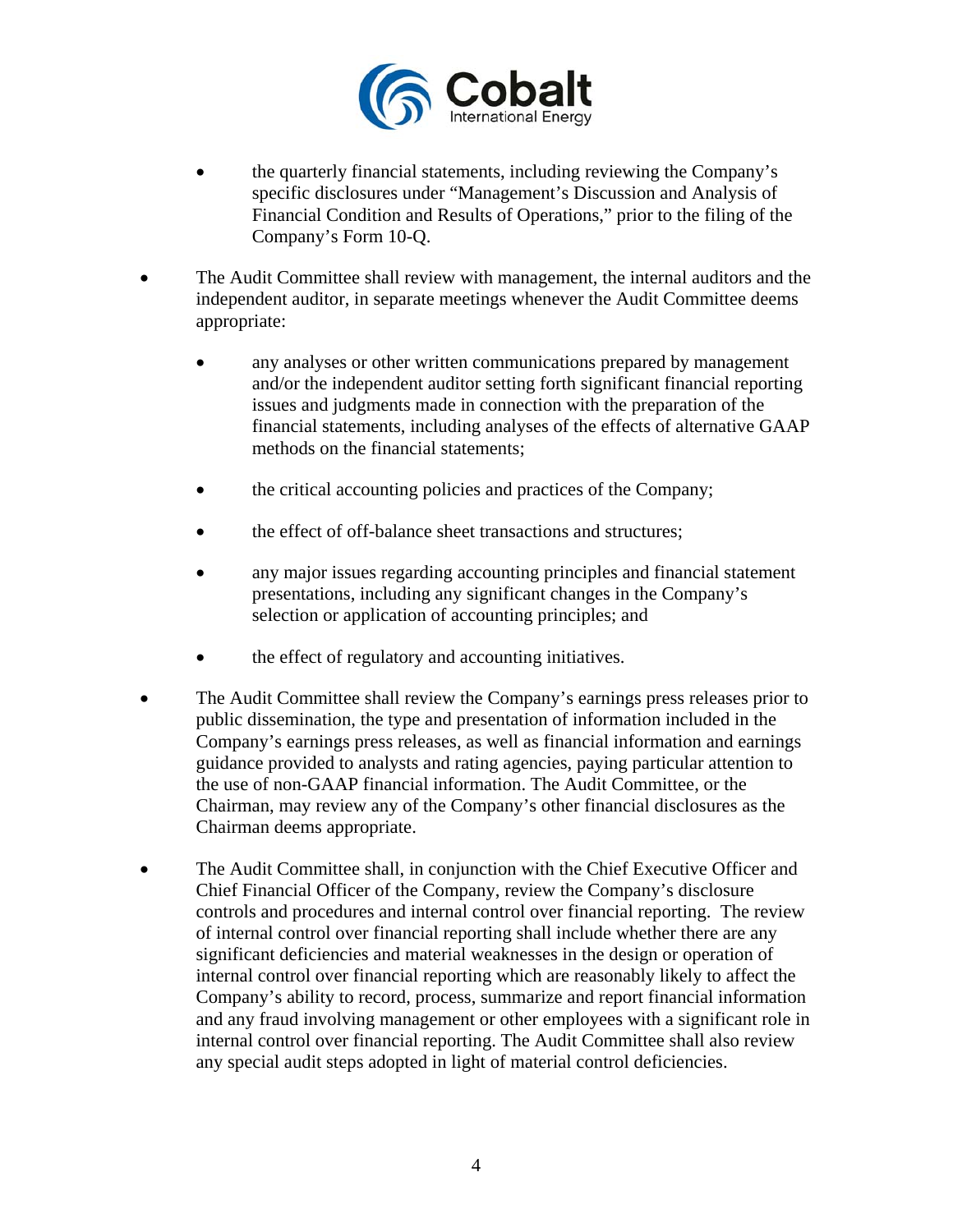

- The Audit Committee shall review and discuss with the independent auditor any audit problems or difficulties and management's response thereto, including those matters required to be discussed with the Audit Committee by the auditor pursuant to established auditing standards, as amended, such as:
	- any restrictions on the scope of the independent auditor's activities or on access to requested information;
	- any accounting adjustments that were noted or proposed by the auditor but were "passed" (as immaterial or otherwise);
	- any communications between the audit team and the audit firm's national office regarding auditing or accounting issues presented by the engagement;
	- any management or internal control letter issued, or proposed to be issued, by the auditor; and
	- any significant disagreements between management and the independent auditor.
- In connection with its oversight responsibilities, the Audit Committee shall be directly responsible for the resolution of disagreements between management and the auditor regarding the Company's financial reporting.
- The Audit Committee shall review the Company's policies and practices with respect to risk assessment and risk management, including discussing with management the Company's major financial risk exposures and the steps that have been taken to monitor and control such exposures.
- The Audit Committee shall establish procedures for:
	- the receipt, retention and treatment of complaints received by the Company regarding accounting, internal accounting controls or auditing matters, and
	- the confidential, anonymous submission by employees of the Company of concerns regarding questionable accounting or auditing matters.
- The Audit Committee shall prepare the Audit Committee report that the Securities and Exchange Commission rules require to be included in the Company's annual proxy statement.
- The Audit Committee shall review the Company's compliance with laws and regulations, including major legal and regulatory initiatives. The Audit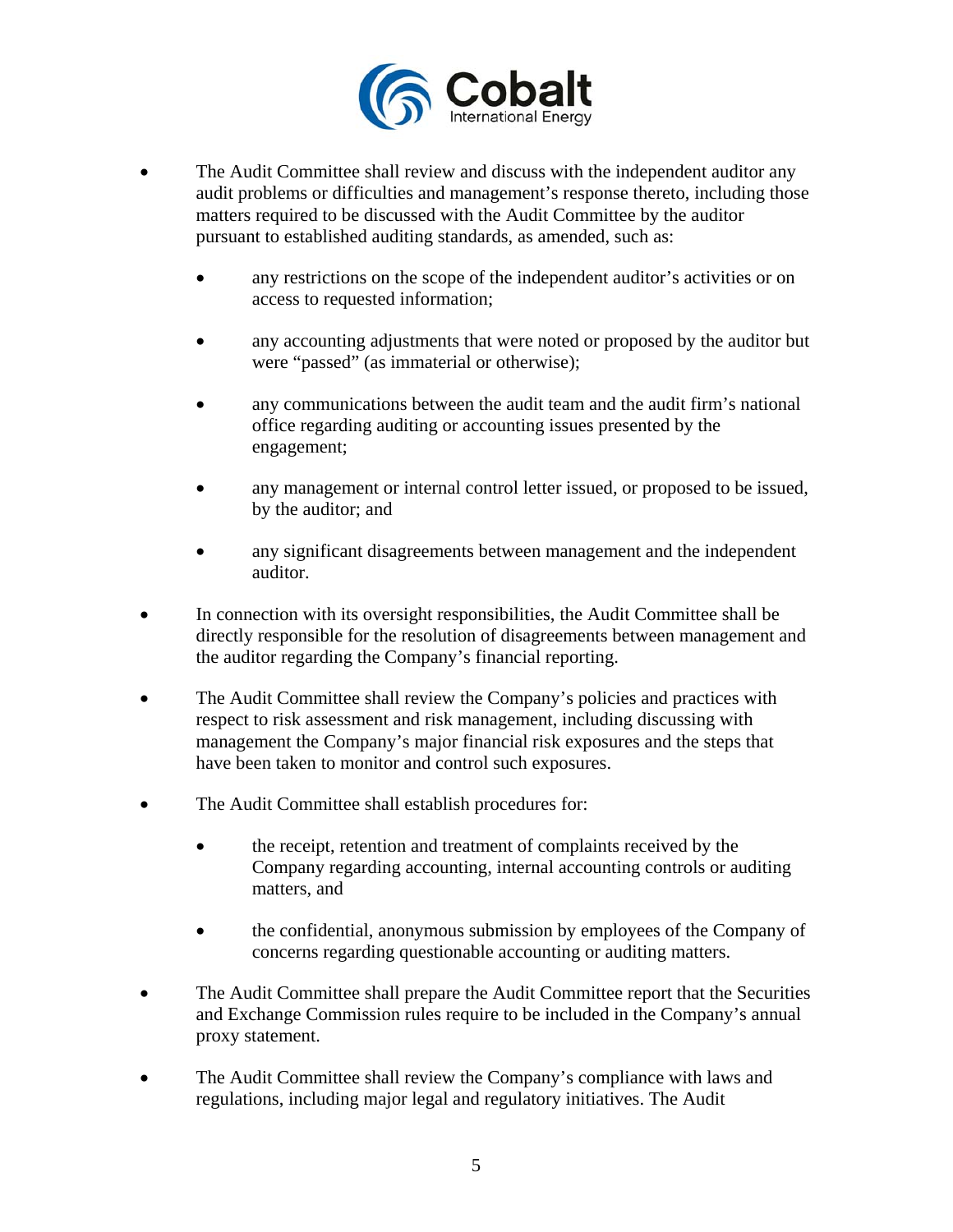

Committee shall also review any major litigation or investigations against the Company that may have a material impact on the Company's financial statements. The Audit Committee shall meet and discuss these matters with management and others as appropriate, including the General Counsel.

- The Audit Committee shall oversee the Company's anti-corruption programs, including the due diligence procedures regarding the Company's partners.
- The Audit Committee shall oversee the Company's resource and reserve policies, including the external reporting of resource and reserve information.
- The Audit Committee shall oversee the Company's enterprise risk management process.
- The Audit Committee shall review and approve all off-balance sheet financial activities proposed by the Company.
- The Chairman of the Audit Committee shall monitor the Company's whistleblower hotline and email address.
- The Audit Committee shall oversee and manage the Company's fraud risks.

## *Reporting to the Board*

- The Audit Committee shall report to the Board periodically. This report shall include a review of any issues that arise with respect to the quality or integrity of the Company's financial statements, the Company's compliance with legal or regulatory requirements, the independence and performance of the Company's independent auditor, the performance of the internal audit function and any other matters that the Audit Committee deems appropriate or is requested to include by the Board.
- At least annually, the Audit Committee shall evaluate its own performance and report to the Board on such evaluation.
- The Audit Committee shall periodically review and assess the adequacy of this charter and recommend any proposed changes to the Board.

## **Authority and Delegations**

The Audit Committee is authorized (without seeking Board approval) to retain special legal, accounting or other advisors and may request any officer or employee of the Company or the Company's outside counsel or independent auditor to meet with any members of, or advisors to, the Audit Committee.